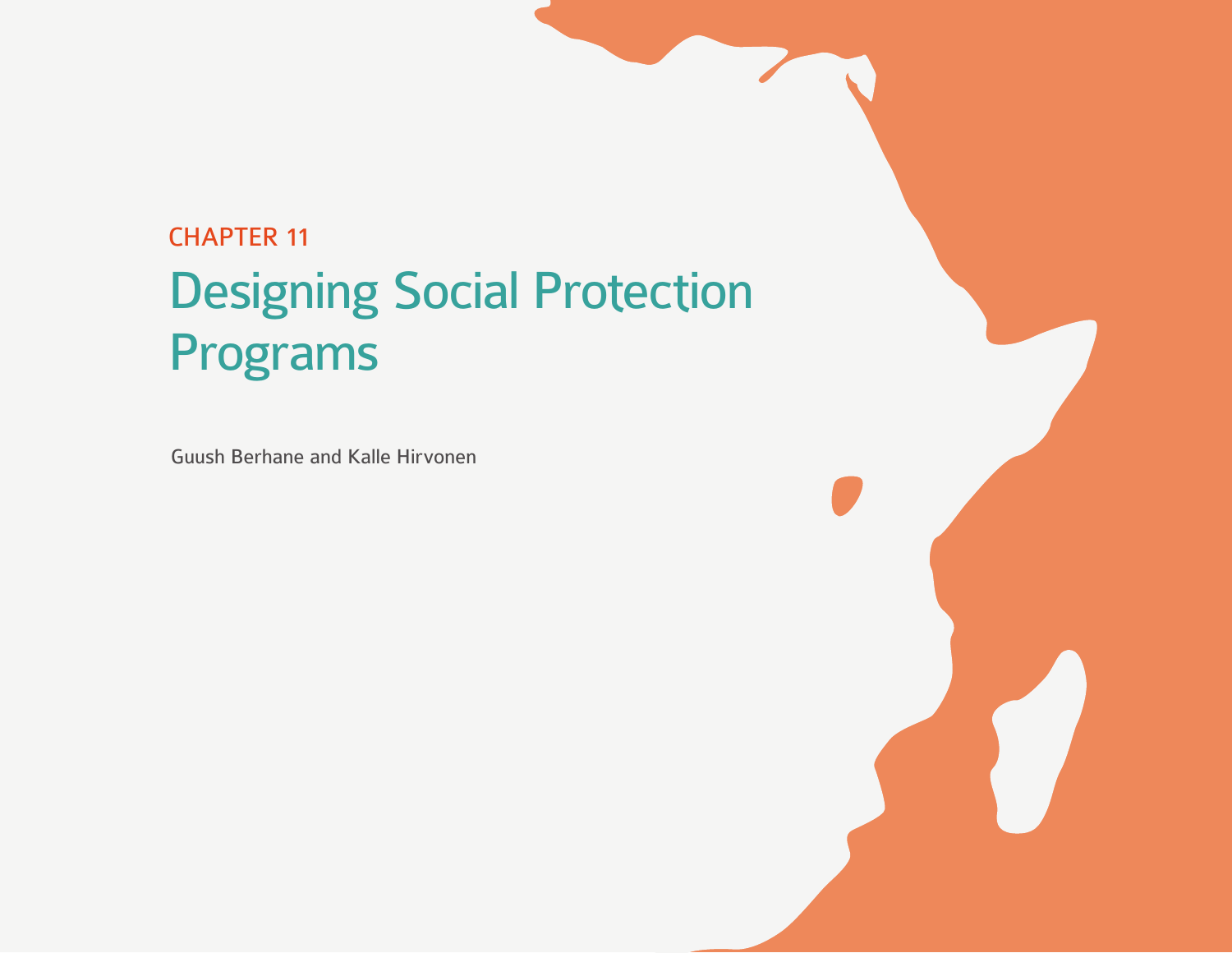ooted in the notion that most poor Africans reside in rural areas and<br>earn their income from agriculture, the Malabo Declaration emphasizes<br>agriculture-led growth as the engine for poverty reduction. But<br>we not inclusive e earn their income from agriculture, the Malabo Declaration emphasizes agriculture-led growth as the engine for poverty reduction. But even the most inclusive agricultural growth may not be sufficient to lift everyone out of poverty. In order to take part in and benefit from the growth process, households need to have some basic level of capital (land, productive or durable assets, human capital in terms of health and education, or a combination of these)—and security that these assets will not be depleted in the face of drought or other shocks (Coady, Grosh, and Hoddinott 2004b).

There is now strong evidence that social protection programs can be used effectively to assist those trapped—or at risk of being trapped—in chronic poverty (Andrews, Hsiao, and Ralston 2018; Hidrobo et al. 2018). These programs aim to address chronic poverty through redistribution (transfers) and to protect vulnerable households against falling (further) below the poverty line. Investments in social protection programs are often motivated on the grounds of equity. But they can also contribute to economic growth by encouraging savings (asset accumulation), creating community assets, and addressing credit market imperfections (Alderman and Yemtsov 2014). For example, in Ethiopia, the national safety net program is estimated to contribute to between 0.7 and 1.4 percent of real gross domestic product, even after accounting for the costs of running the program (Filipski et al. 2016).

Encouragingly, social protection programs are becoming increasingly popular in Africa, where their number has tripled in the past 15 years (Hickey et al. 2018). Today, each African country has at least one social safety net program (Beegle, Honorati, and Monsalve 2018). But external funding continues to play an important role in financing these programs,

raising concerns about the long-term sustainability of social protection on the continent.<sup>1</sup>

The purpose of this chapter is to give policy makers insights into how to design cost-effective social protection programs. Focusing on social assistance (noncontributory transfers to the poor), we review the literature with respect to three key features of the decision to put such a program in place: targeting, choice of payment modality, and graduation. 2

## *How Should Targeting Be Designed in Social Protection Programs?*

#### Costs and Benefits of Targeting

Social protection programs typically aim to target the assistance to the poorest households or individuals. Theoretically, the benefits of targeting are clear. Consider a social protection program with a \$100 million annual budget in a country with a population of 10 million people, of whom 2 million are poor. An untargeted transfer program would give \$10 to each citizen, whereas a perfectly targeted program would give \$50 to every poor individual. All other things constant, the latter program would have more impact in terms of lifting people out of poverty.

However, targeting is easier said than done. Due to imperfect information, identifying the poorest is not straightforward. Thus, program implementers need first to acquire information on the welfare levels of the potential beneficiaries. Collecting this information is costly and reduces the overall budget that can be used for the transfers. There can also be other costs, depending on the targeting method. First, there could be private costs for the beneficiaries. For example, some programs are

<sup>1</sup> Bossuroy and Coudouel (2018) estimate that 55 percent of the funding for social protection in Africa comes from development partners.

<sup>2</sup> The purpose is not to provide an exhaustive treatment of each topic. As further reading on each topic, we recommend the following: On targeting of social protection programs, see Hoddinott (1999); Coady, Grosh, and Hoddinott (2004a, 2004b); and Ravallion (2015, Chapter 9). For an overview of different payment modalities, see Alderman, Gentilini, and Yemtsov (2017). On graduation, see Devereux and Sabates-Wheeler (2015) and the references therein.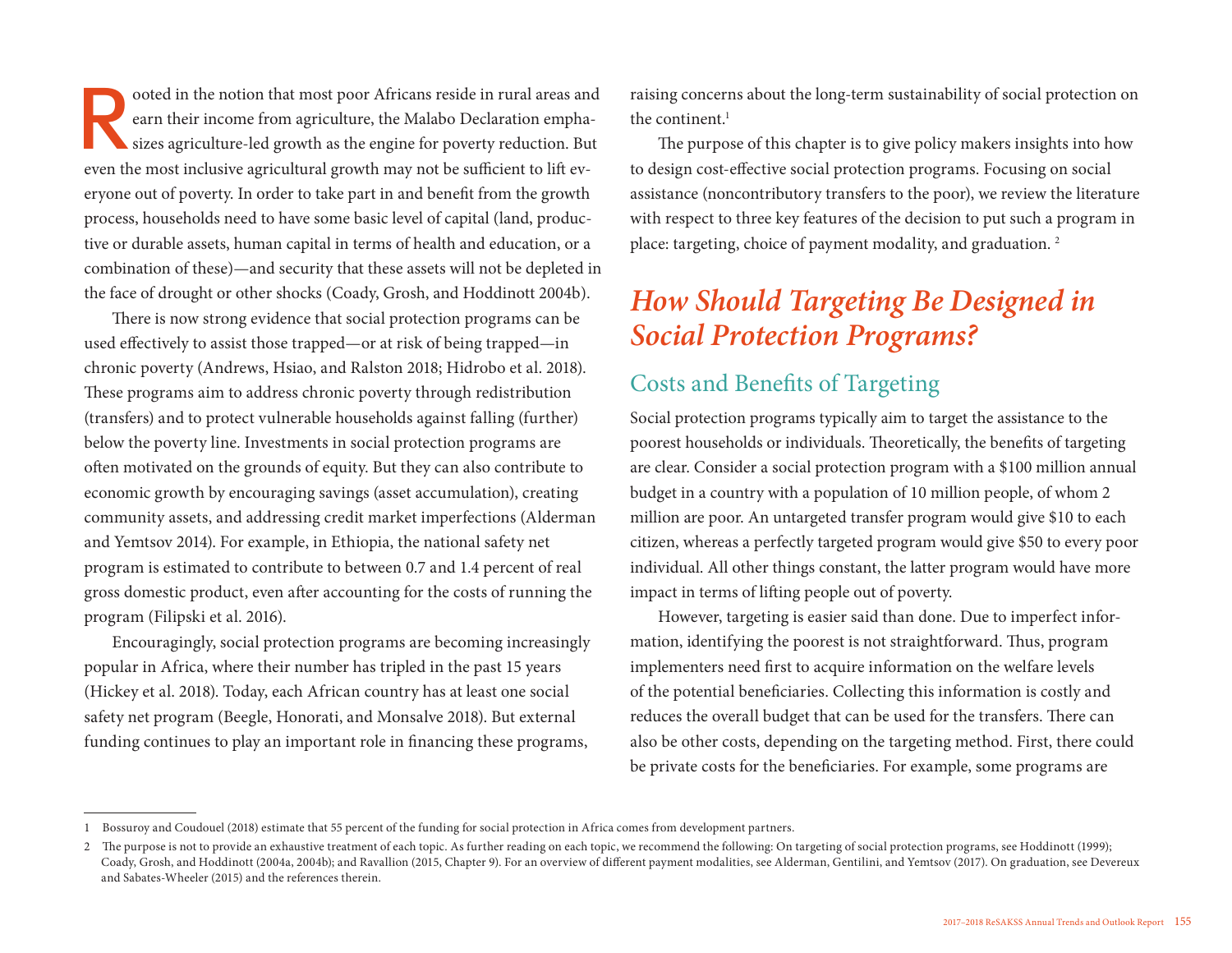based on self-selection, whereby beneficiaries participate in public works for a small payment or are expected to wait in line in order to receive the transfer. These types of programs carry an opportunity cost in terms of other forgone income-generating opportunities (Coady, Grosh, and Hoddinott 2004b). Alternatively, a strict eligibility criterion may lead households to hide their income or assets—or discourage them from making investments (Coady, Grosh, and Hoddinott 2004b). Second, targeting may also have political costs (see Ravallion 2015, 561). For example, the relatively less poor may feel excluded and decide to vote against the government that initiated the program.<sup>3</sup>

Unsuccessful targeting manifests itself as either exclusion or inclusion errors, or both. Exclusion errors (or undercoverage) arise when some poor households that are eligible are excluded from the program. Inclusion errors (or leakage) are cases in which a nonpoor household is selected into the program. There are many reasons that exclusion and inclusion errors may occur. Exclusion errors may arise due to inadequate budgets, lack of clearly defined eligibility criteria, or lack of proper execution of the set of criteria. Poor households may have limited knowledge about the program and therefore may not apply. Inclusion errors may arise if the program is poorly implemented at the local level.

Targeting errors are also connected to the social protection budget. If the priority is poverty reduction, then exclusion errors should get more weight, but if the priority is to minimize costs, then inclusion errors should get more weight (Hoddinott 1999). Next, we discuss the advantages and disadvantages of different targeting methods, especially with respect to exclusion and inclusion errors.

#### Different Targeting Methods

Social protection programs can be targeted to the poorest or most vulnerable households in multiple ways. The benchmark is an untargeted transfer program that provides transfers to every person in society. This approach can be effective if the administrative, social, or political costs of targeting are extremely high.

Social protection programs that use income or wealth thresholds to determine eligibility are often considered the most accurate. This targeting method, called *means testing*, is typically used in middle- and high-income countries because these countries tend to have official tax or employment records that facilitate the availability of reliable information on income (wealth or consumption) levels. But in most low-income countries, most people work in the informal sector, and therefore reliable information on incomes is not easy to acquire.

The *proxy means testing* (PMT) method aims to address this problem of imperfect information. The PMT method collects information on selected household characteristics that are thought to be highly correlated with households' level of income or earning capacity. For example, a household that owns a house in good condition (metal roof, cement floor) in addition to cattle and a motorbike is less likely to be poor than one that does not have such commodities. A PMT model aggregates basic household characteristics by assigning different weights to different characteristics. The weights are obtained from an econometric model that regresses household consumption on a set of predetermined, easily observable household characteristics. Characteristics that are highly correlated with consumption get a larger weight in the PMT model. After this econometric exercise, program implementers visit all households in the area and list the assets they own. Each household then gets a score that is basically a weighted sum of the assets it possesses, weights of which come from the regression model.

<sup>3</sup> This mechanism could also go another way: poor targeting may cost local leaders (see de Janvry, Finan, and Sadoulet 2012).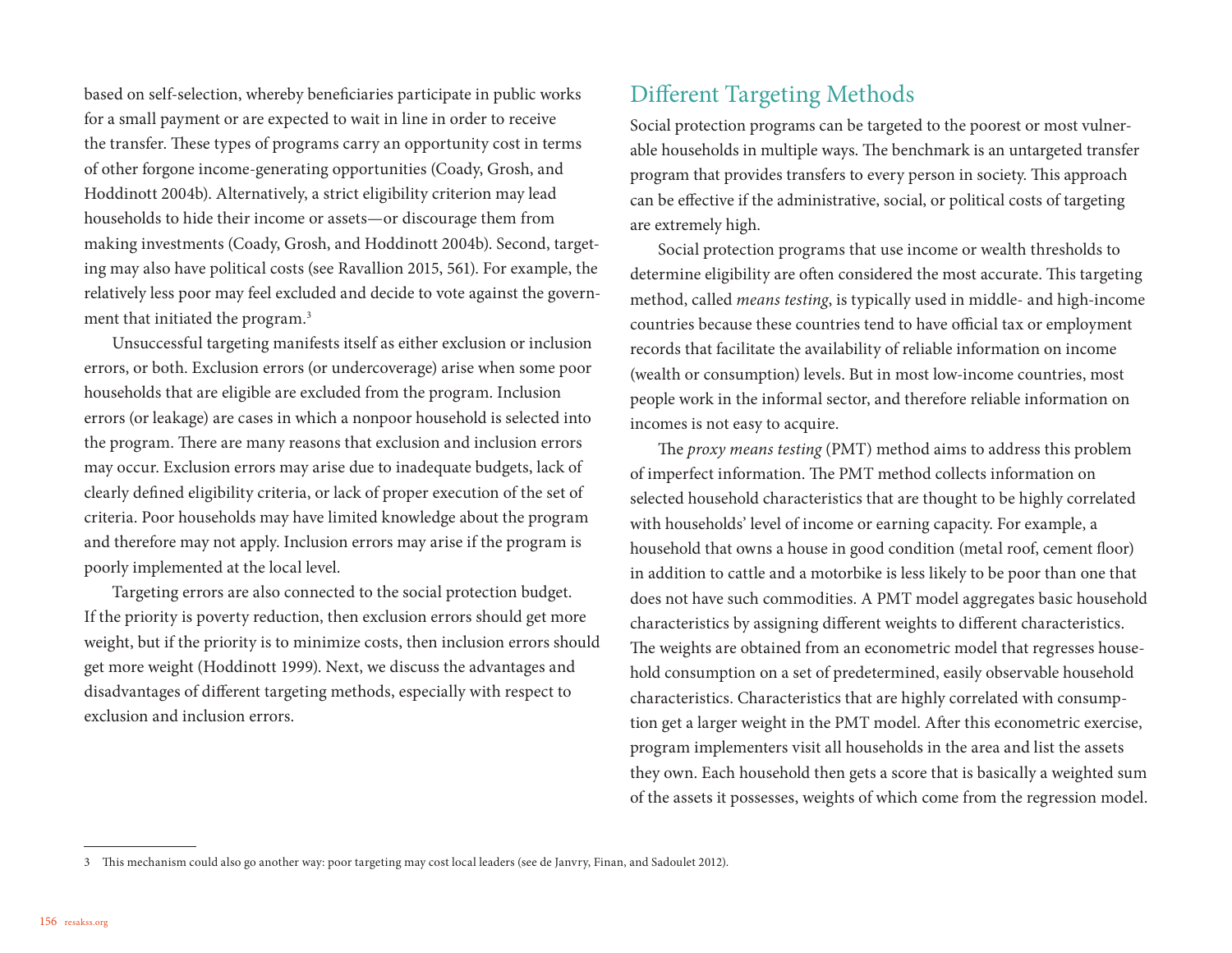Households are then ranked based on their scores, and a certain number of the poorest households are selected to benefit from the program.

Despite the considerable popularity of PMT (Coady, Grosh, and Hoddinott 2004a), there are three main criticisms of the method. First, the main criticism is that PMT is often highly inaccurate in distinguishing poor from nonpoor households (Kidd and Wylde 2011; Brown, Ravallion, and Van de Walle 2018). Using data from nine African countries, <sup>4</sup> Brown, Ravallion, and Van de Walle (2018) find that whereas PMT performs well in reducing inclusion errors, it excludes a large number of poor households. In terms of overall poverty reduction, the authors further find that the gains of PMT over a universal transfer program are marginal. Second, although PMT is sometimes preferred for its transparency, it may be difficult for communities to grasp the method behind it, and as a result, it may become difficult for the local authorities to explain to people why some households are chosen and others are not (Adato and Roopnaraine 2004). In Indonesia, a poorly targeted transfer program was found to undermine social cohesion and increase the incidence of crime in participating communities (Cameron and Shah 2013). Finally, because PMT typically focuses on easily observable assets, it tends to ignore the effect of recent economic shocks on household well-being. Therefore it is better suited for identifying chronically poor households than for capturing transient poverty or vulnerability.

An alternative—and increasingly popular (Coady, Grosh, and Hoddinott 2004a)—solution to address information asymmetries is to ask the communities themselves to identify the poorest households. The underlying assumption here is that communities have better knowledge than program implementers of households' poverty status. In addition, communities may also apply a concept of poverty that is different from the money metric underlying the PMT approach (Alatas et al. 2012). Typically, community leaders rank each household in the community by its poverty or food security status, and the poorest households are selected to benefit from the program. The risk of community-based targeting is that leaders may manipulate the process to favor their friends and relatives. The available evidence suggests that such elite capture is less likely to occur in communities that are more egalitarian and have more transparent decision-making structures in place (Conning and Kevane 2002).

Under geographic targeting, the program is rolled out in certain geographic areas that have a high poverty rate or host a large number of poor and vulnerable households. Similarly, demographic targeting restricts transfers to certain demographic groups, such as the elderly, women, or households with young children. For example, Ethiopia's Productive Safety Net Programme uses geographic targeting (together with community targeting) (Coll-Black et al. 2011) whereas the South African old-age pension program (Case and Deaton 1998) is based on demographic targeting. These targeting instruments are blunt in the sense that, depending on the context, many people who simply reside in the area or belong to the demographic group but are not in real need may end up receiving transfers. Thus, geographic targeting makes sense when the density of poverty is high in the targeted area. Similarly, demographic targeting works best when a large fraction of people in the demographic group are poor.

Self-selection methods, in which everyone is eligible but only the poorest may want to take part in the program, may also be an effective way to target. For example, public works programs typically require program participants to undertake manual labor for relatively low pay. In this case, wealthier households may voluntarily opt out. Other examples of targeting based on self-selection are programs that offer in-kind benefits, such as inferior-quality starchy staples that are not preferred by richer households, or programs in which recipients must stand in line to receive the transfer.

<sup>4</sup> Burkina Faso, Ethiopia, Ghana, Malawi, Mali, Niger, Nigeria, Tanzania, and Uganda.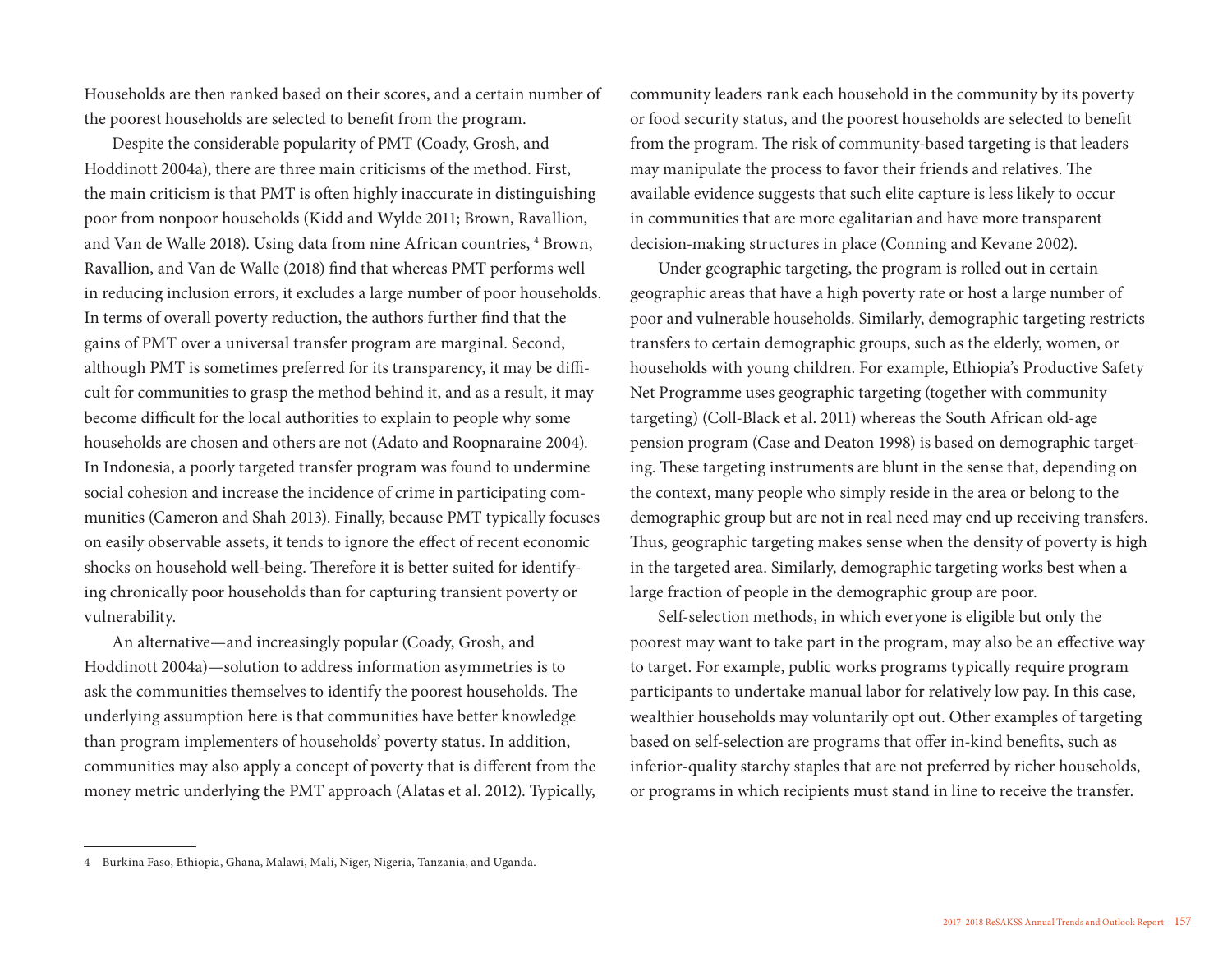Whatever the targeting method, implementation efficiency and overall implementation capacity cannot be overlooked. International evidence on targeting accuracy suggest that richer countries—supposedly with better administrative capacity—are better at reaching their poor than are lowerincome countries (Coady, Grosh, and Hoddinott 2004a; Ravallion 2015, 547–550). It also seems obvious that the choice of targeting method needs to be grounded in the local context. As recommended by Brown, Ravallion, and Van de Walle (2018), it is advisable to pilot and evaluate different targeting methods before a full scale-up. Finally, the evidence provided in Coady, Grosh, and Hoddinott (2004a) suggests that a combination of different targeting methods leads to better targeting accuracy than a single method.

## *Choice of Payment Modality*

Another key decision in social assistance programs is the choice of payment modality: cash, in-kind, or both.<sup>5</sup> In-kind transfers can be in the form of food or nonfood items or services (such as education and health services). They are sourced either locally or internationally and delivered to beneficiaries by the program implementers. Cash transfers can be made via hard cash or electronically, for example using mobile banking. <sup>6</sup> In contrast to in-kind transfers, cash transfers do not restrict the consumption choices of the recipients. Relative to food or in-kind transfers, the cost of administering cash transfers is typically considerably lower (Gentilini 2016b). Cunha (2014) estimated that in Mexico, in-kind transfers were at least 18 percent more costly to administer than cash transfers. The estimates by Hidrobo and colleagues (2014) from Ecuador are of a similar magnitude.

Despite these considerations, in-kind and voucher-based transfers remain more common in low- and middle-income countries than cash transfers (Alderman, Gentilini, and Yemtsov 2017, 6–7). In-kind transfers

are often chosen to encourage beneficiaries to consume products or services that are considered beneficial to them. Common examples include food, education, and healthcare (Currie and Gahvari 2008). An important question is whether consumption outcomes actually differ across payment modalities. Research on the consumption effects of different payment modalities in low- and middle-income countries suggests that program beneficiaries mostly spend their extra income on food (Hoddinott and Skoufias 2004; Attanasio and Mesnard 2006; Maluccio 2010; Gilligan et al. 2013). Recent experimental studies comparing different payment modalities find negligible differences in the amount spent on food. Using an experimental design in Ecuador, Hidrobo and colleagues (2014) found that cash, food, and vouchers all increased food consumption. Similarly, using a program that randomly allocated cash or food transfers to recipients in Mexico, Cunha (2014) was unable to reject the hypothesis that both transfer modalities led to the same increase in food consumption. Finally, an often cited concern about cash transfers is that they increase the consumption of temptation goods such as alcohol and tobacco. However, the available evidence does not lend support to this notion (Evans and Popova 2017).

Sometimes, specific conditions lead policy makers to abandon cash payments. First, the obvious precondition for cash payments is that markets exist (Gentilini 2016a). Second, cash transfers are often thought to increase food prices, especially in areas characterized by poorly integrated markets. However, studies from Mexico (Cunha, De Giorgi, and Jayachandran 2018) and Ethiopia (Hoddinott et al. 2018) do not find evidence that they do so, suggesting that these concerns may not be warranted. Rapid food price inflation offers another reason for favoring food transfers. The value of a cash transfer is typically fixed so that it permits the purchase of a certain (food) consumption basket. But if value adjustment is done infrequently (such as only once a year), food price inflation can quickly erode the (real)

<sup>5</sup> Payments can also be made in the form of vouchers, typically tied to the purchase of a given good.

<sup>6</sup> For a useful review of the advantages and disadvantages of electronic payments, see Bruni, Guven, and Monsalve (2018).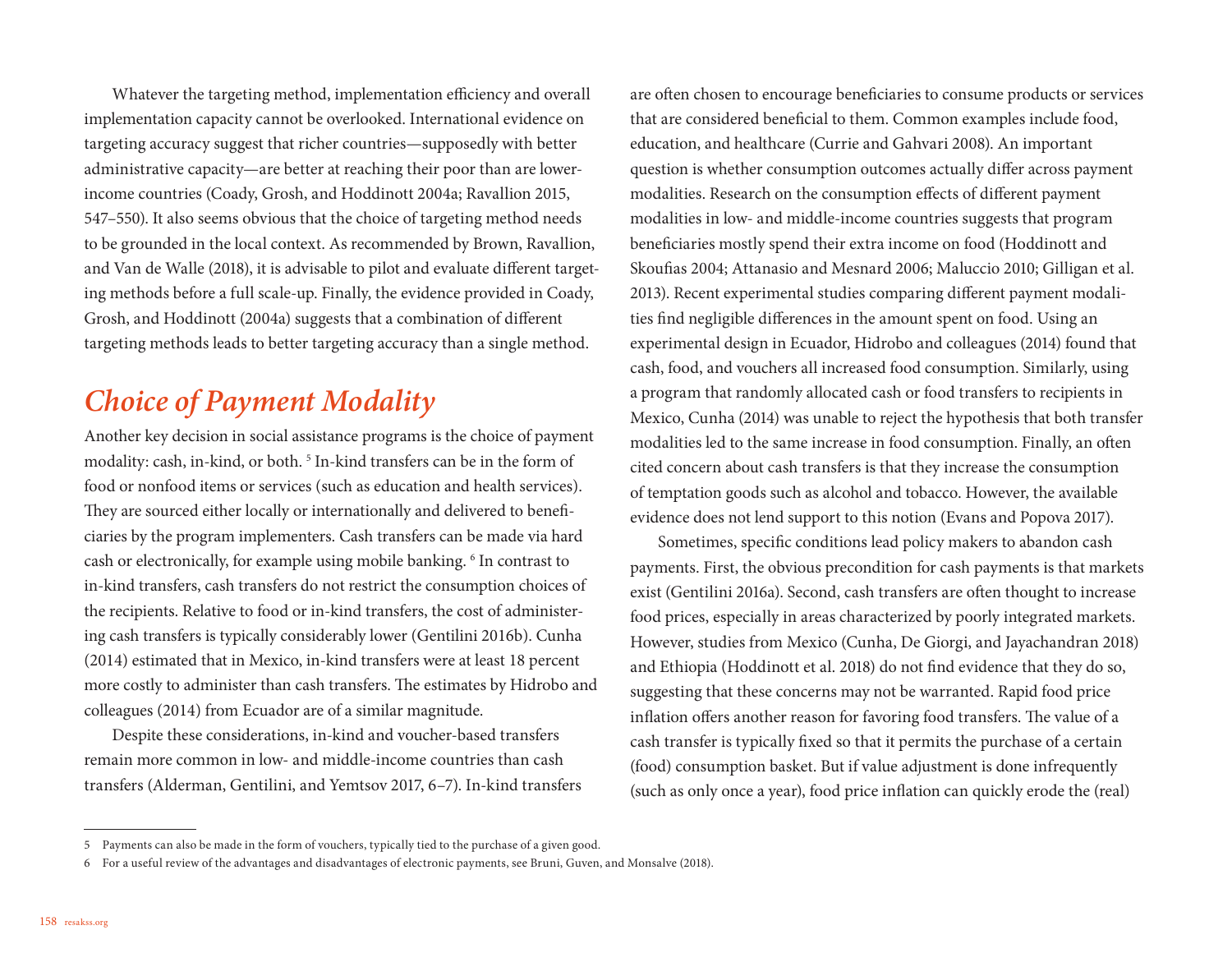value of the cash transfer. This is what happened in Ethiopia during the 2008 food price spike (Sabates-Wheeler and Devereux 2010).

Finally, in-kind transfers may also be preferred on targeting grounds (Nichols and Zeckhauser 1982; Bearse, Glomm, and Janeba 2000; Currie and Gahvari 2008). As discussed earlier, if identifying eligible beneficiaries is problematic, in-kind transfers are thought to be useful, presumably because they appeal only to those in need. However, in practice, it is difficult to identify products or services that wealthier households are not interested in. Moreover, offering a good or service that is not valued by beneficiaries is unlikely to be efficient, or a good use of public resources.

### *Graduation*

As discussed above, the core objective of social protection programs is to lift households out of chronic poverty into livelihoods that are sustainable. This aspiration implies that after a certain period of support, households are expected to sustainably exit the program. Devereux and Sabates-Wheeler define *graduation* as "leaving a social protection programme after reaching a well-being threshold, once the participant has acquired a set of resources that is expected to equip them for a higher-income future livelihood" (2015, 1).7

Graduation is closely linked with overall budget considerations. Increasing the number of households that sustainably graduate from social assistance programs leads to a reduction in the number of beneficiaries. Thus, investments in successful graduation programs could also serve to reduce the fiscal burden of social protection.

However, it is important to note that to graduate, households often need additional support that is not part of the basic safety net package. Emerging research tries to understand what type of support is needed to ensure sustainable graduation. Graduation programs typically involve providing

*sequenced* and *intensive* packages of support to the very poor with the aim of raising their well-being above a threshold where they are no longer considered extremely poor and are progressing toward resilient and sustainable livelihoods (Devereux and Sabates-Wheeler 2015).

Graduation is a relatively new concept and there is no blueprint as to which combination works better in what context. Summarizing empirical studies from evaluations of programs in eight countries in Asia and Africa, Devereux and Sabates-Wheeler (2015) describe "graduation-model" programs pioneered by BRAC (the former Bangladesh Rural Advancement Committee) in Bangladesh. The BRAC model, which has been successfully applied in a wide variety of contexts (Banerjee et al. 2015), begins with the recognition that graduation cannot be achieved through cash transfers alone. A holistic approach with complementary promotional interventions such as a household asset-building plan, followed by savings and access to credit as well as coaching in life skills—all combining to guarantee a future stream of income after the program ends—is deemed critical (Hashemi and Umaira 2011). Cash transfers are thus expected to play a protective role, stabilizing household consumption and thereby protecting against asset depletion so the household can meet basic needs and mitigate liquidity constraints as needed for productive investments.

Much more research is needed to better understand different aspects of graduation models. First, there is little evidence on the long-term sustainability of these programs: do graduated households eventually regress to engaging in low-income activities? The available evidence from East Asia suggests that this is not the case; the large positive impacts documented in the short term persist in the medium term (seven years) (Banerjee et al. 2016; Bandiera et al. 2017). Second, can these graduation models be scaled up? In particular, it remains to be seen whether public servants, often burdened with several competing duties, can effectively manage these

<sup>7</sup> In the context of the Ethiopian Productive Safety Net Programme, graduation is defined as follows: "Households whose food security status has improved sufficiently that they no longer need transfers are expected to graduate from the program. The key criteria[on] for graduation is that *households achieve food sufficiency in the absence of external support*" (Ethiopia, MoARD 2014, 3-2, emphasis added).